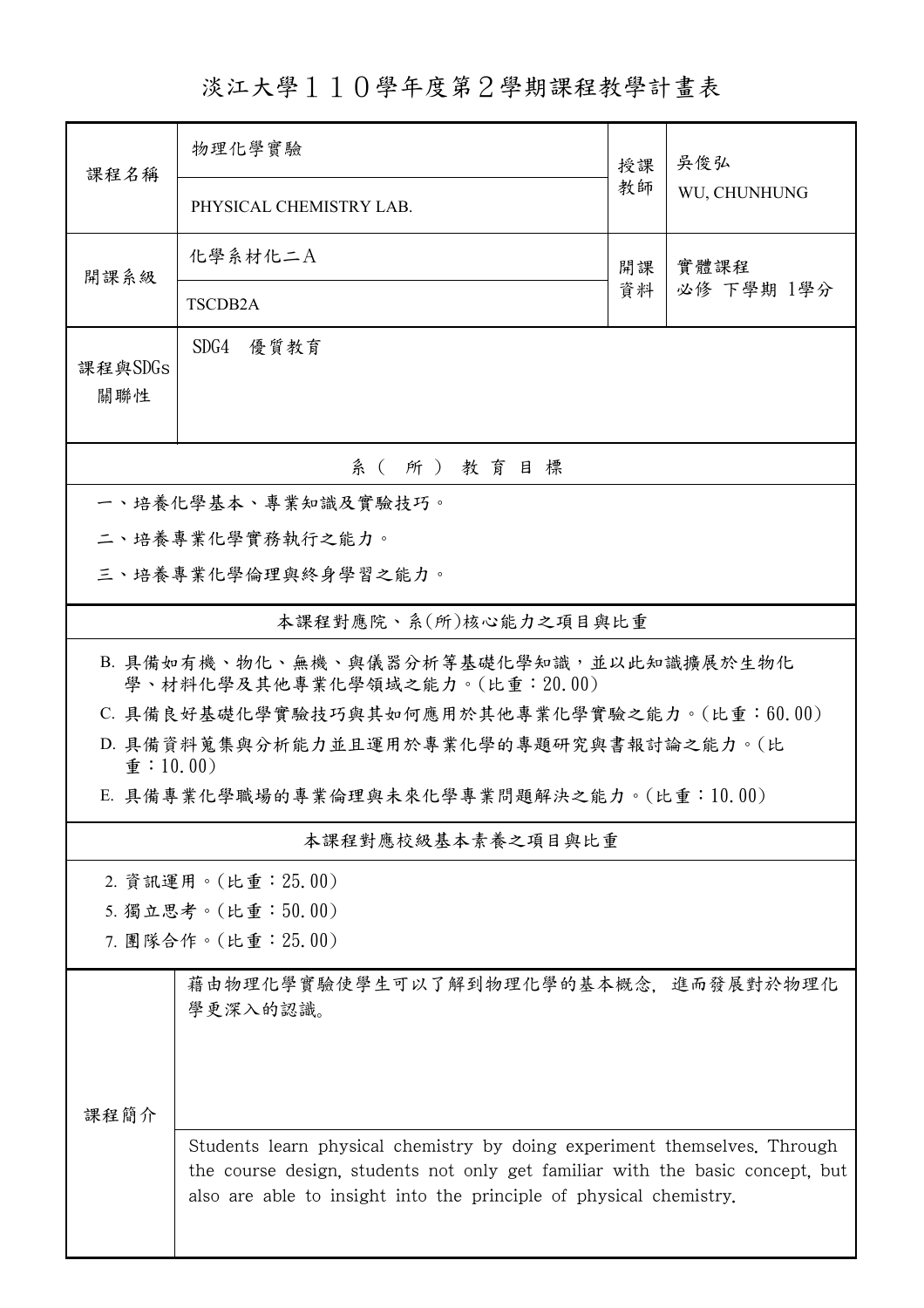## 本課程教學目標與認知、情意、技能目標之對應

將課程教學目標分別對應「認知(Cognitive)」、「情意(Affective)」與「技能(Psychomotor)」 的各目標類型。

一、認知(Cognitive):著重在該科目的事實、概念、程序、後設認知等各類知識之學習。

二、情意(Affective):著重在該科目的興趣、倫理、態度、信念、價值觀等之學習。

三、技能(Psychomotor):著重在該科目的肢體動作或技術操作之學習。

| 序<br>號 | 教學目標(中文)                                  |                                                            |                      | 教學目標(英文)                                                                                                                                                  |                                            |  |  |
|--------|-------------------------------------------|------------------------------------------------------------|----------------------|-----------------------------------------------------------------------------------------------------------------------------------------------------------|--------------------------------------------|--|--|
|        | 1.利用基礎物理化學實驗使學生了<br>解物理化學的原理。             |                                                            |                      | 1. To learn the principle of Physical Chemistry<br>through experimental operation.                                                                        |                                            |  |  |
|        | 2.教導學生對於實驗的流程操<br>作,進<br>而訓練學生邏輯推導。       |                                                            |                      | 2. To train students to develop the ability of logical<br>reasoning through the process of performing<br>experiments.                                     |                                            |  |  |
|        | 3 3.學生可以學習到化學領域常用儀<br>器的原理、操作以及其相關應<br>用。 |                                                            |                      | 3. Students can learn the principles and operational<br>skills of some frequently used instruments in<br>chemistry as well as their related applications. |                                            |  |  |
|        |                                           |                                                            |                      | 教學目標之目標類型、核心能力、基本素養教學方法與評量方式                                                                                                                              |                                            |  |  |
| 序號     | 目標類型                                      | 院、系 $(\text{m})$<br>核心能力                                   | 校級<br>基本素養           | 教學方法                                                                                                                                                      | 評量方式                                       |  |  |
| 1      | 認知                                        | <b>BCDE</b>                                                | 257                  | 講述、討論、實作                                                                                                                                                  | 測驗、作業、討論(含<br>課堂、線上)、實<br>作、報告(含口頭、書<br>面) |  |  |
| 2      | 認知                                        | <b>BCDE</b>                                                | 257                  | 講述、討論、實作                                                                                                                                                  | 測驗、作業、討論(含<br>課堂、線上)、實<br>作、報告(含口頭、書<br>面) |  |  |
| 3      | 認知                                        | <b>BCDE</b>                                                | 257                  | 講述、討論、實作                                                                                                                                                  | 測驗、作業、討論(含<br>課堂、線上)、實<br>作、報告(含口頭、書<br>面) |  |  |
|        |                                           |                                                            |                      | 授課進度表                                                                                                                                                     |                                            |  |  |
| 週<br>次 | 日期起訖                                      |                                                            | 內 容 (Subject/Topics) | 備註                                                                                                                                                        |                                            |  |  |
|        | $111/02/21$ ~<br>111/02/25                | Check in (領講義、打掃實驗室)                                       |                      |                                                                                                                                                           |                                            |  |  |
| 2      | $111/02/28$ ~<br>111/03/04                | 228放假                                                      |                      |                                                                                                                                                           |                                            |  |  |
| 3      | $111/03/07$ ~<br>111/03/11                | Intrinsic Viscosity: Chain Linkage in Polyvinyl<br>Alcohol |                      |                                                                                                                                                           |                                            |  |  |
| 4      | $111/03/14$ ~<br>111/03/18                | Transference Number                                        |                      |                                                                                                                                                           |                                            |  |  |
| 5      | $111/03/21$ ~<br>111/03/25                | Cryoscopic Determination of Molecular Weight               |                      |                                                                                                                                                           |                                            |  |  |
| 6      | $111/03/28$ ~<br>111/04/01                | A General Chemical Thermodynamics Experiment               |                      |                                                                                                                                                           |                                            |  |  |